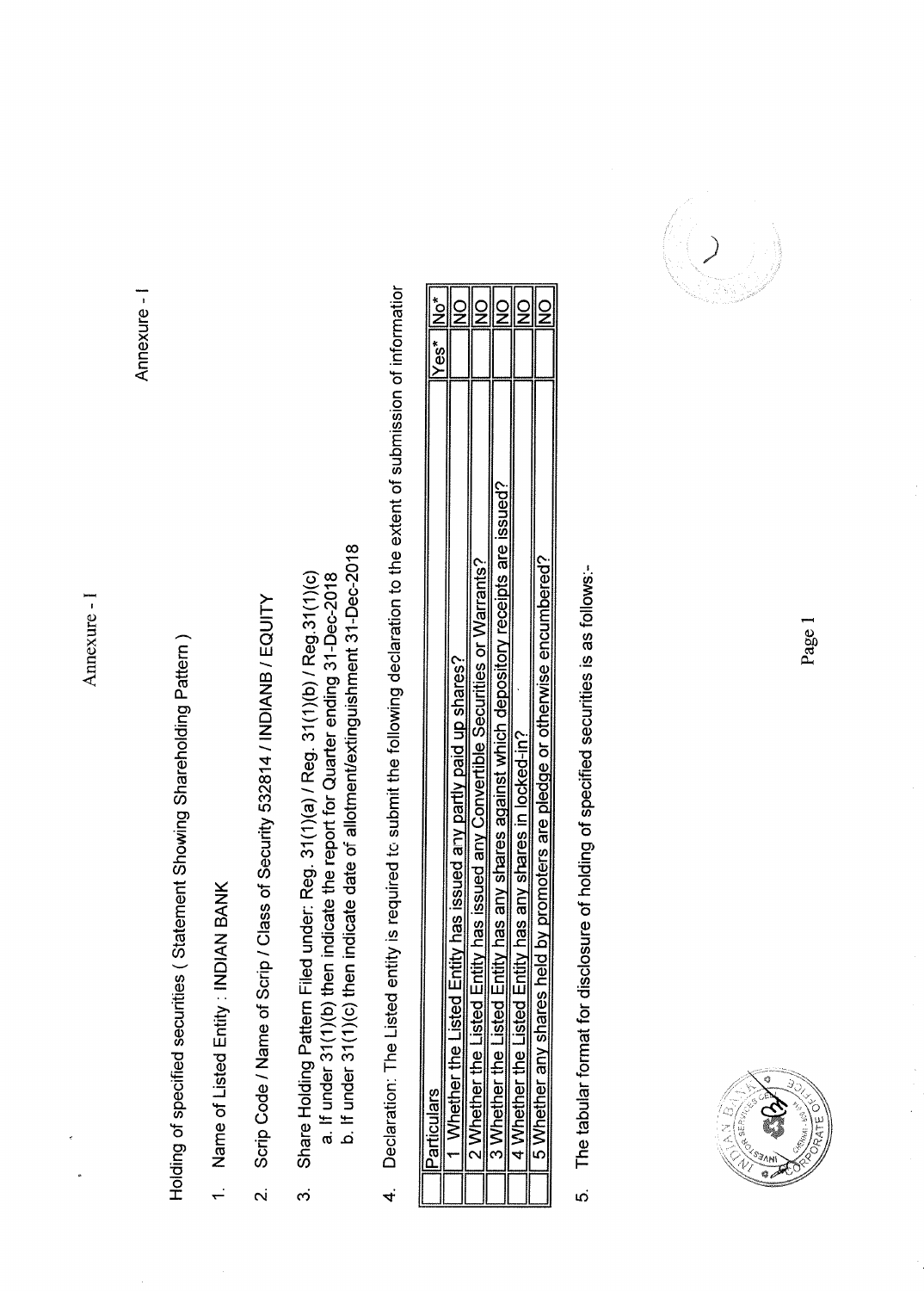| Number of equity<br>shares held in<br>dematerialized<br>form (XIV)                                                                                                                                                                                                                                    |                                                                              | 392544268                                 | 8774620*      |                                             |                       |                                                   | 480290469     |
|-------------------------------------------------------------------------------------------------------------------------------------------------------------------------------------------------------------------------------------------------------------------------------------------------------|------------------------------------------------------------------------------|-------------------------------------------|---------------|---------------------------------------------|-----------------------|---------------------------------------------------|---------------|
| Number of Shares<br>encumbered (XIII)<br>pledged or<br>otherwise                                                                                                                                                                                                                                      | Asa%<br>Shares<br>reid (b)<br>of total<br>No.(a)                             |                                           |               |                                             |                       |                                                   |               |
| shares (XII)<br>Number of<br>Locked in                                                                                                                                                                                                                                                                | As a %<br>held (b)<br><b>Shares</b><br>of total<br>No.(a)                    |                                           |               |                                             |                       |                                                   |               |
| as a % assuming<br>full conversion<br>Shareholding,<br>of convertible                                                                                                                                                                                                                                 | as a percentage<br>of diluted share<br>$(X)+1=X+1$<br>securities<br>capital) | 81.73                                     | 18.27         |                                             |                       |                                                   |               |
| No. of Shares<br>Outstanding<br>convertible<br>Underlying                                                                                                                                                                                                                                             | securities<br>(including<br>Warrants)                                        |                                           |               |                                             |                       |                                                   |               |
|                                                                                                                                                                                                                                                                                                       | a % of (A+B+C)<br>Total as                                                   | 81.73                                     | 18.27         |                                             |                       |                                                   |               |
| Number of Voting Rights<br>held in each class of<br>securities (IX)                                                                                                                                                                                                                                   | Total<br>No of Voting Rights                                                 | 392544268                                 | 87747383      |                                             |                       |                                                   | 0 480291651   |
|                                                                                                                                                                                                                                                                                                       | Class<br>eg: Y<br>Class<br>eg: X                                             | 81.73 392544268                           | 87747383      |                                             |                       |                                                   | 100 480291651 |
| Shareholding as<br>a % of total no.<br>(calculated as<br>of shares                                                                                                                                                                                                                                    | per SCRR, 1957<br>(VIII) As a<br>% of (A+B+C2)                               |                                           | 18.27         |                                             |                       |                                                   |               |
| $\begin{array}{c} \n\text{ shares held} \\ \text{(VII)} = \\ \text{(VI)} + (\text{(V)} + (\text{(VI)})\n\end{array}$                                                                                                                                                                                  |                                                                              | 392544268                                 | 87747383      |                                             |                       |                                                   | 480291651     |
|                                                                                                                                                                                                                                                                                                       |                                                                              |                                           |               |                                             |                       |                                                   |               |
|                                                                                                                                                                                                                                                                                                       |                                                                              |                                           |               |                                             |                       |                                                   |               |
| Nos. of No. of No. of No. of No. of Shares Trail as Shares held<br>Shareholders Luly paid up between planes held<br>(III) equivales equivalenses Deposition Shares held<br>(III) expection of the property of No. of No. of No. of No.<br>Table I - Summary Statement holding of specified securities |                                                                              | 392544268                                 | 87747383      |                                             |                       |                                                   | 480291651     |
|                                                                                                                                                                                                                                                                                                       |                                                                              |                                           | 6942          |                                             |                       |                                                   | 69422         |
| Shareholder<br>Category of<br>€                                                                                                                                                                                                                                                                       |                                                                              | <b>ROMOTER &amp;</b><br>PROMOTER<br>GROUP | <b>SUBLIC</b> | <b>ON PROMOTER-</b><br>NON PUBLIC<br>SHARES | <b>INDERLYING DRS</b> | HARES HELD BY<br><b>EMPLOYEE</b><br><b>IRUSTS</b> | <b>Total</b>  |
| Cate<br>$\tilde{g} \in$                                                                                                                                                                                                                                                                               |                                                                              |                                           |               |                                             | õ                     | d                                                 |               |

 $\epsilon$ 



Table I

J.



Page 1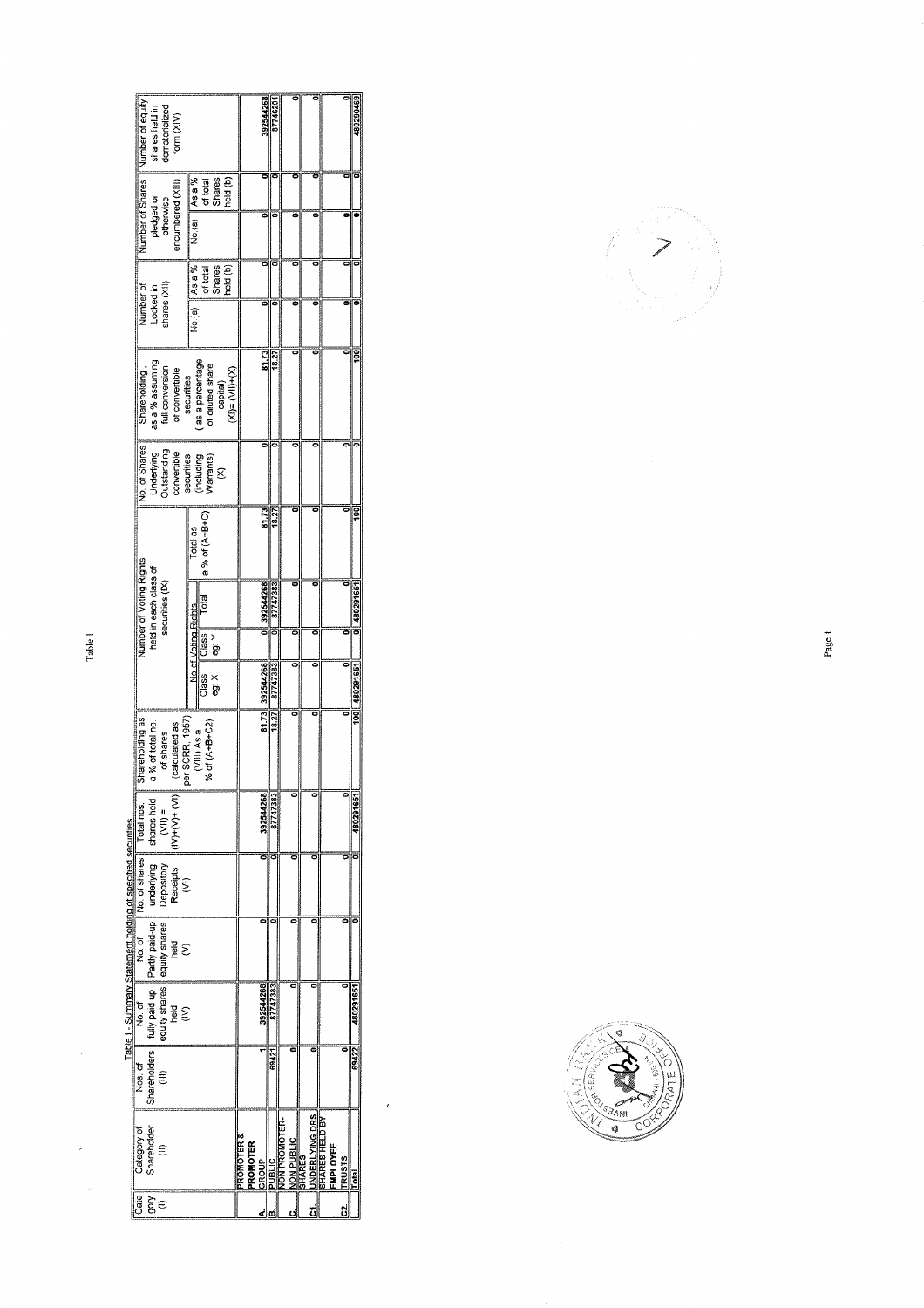| Number of equity<br>shares held in<br>dematerialized<br>form (XIV)                                                                  |                                                                                                         |               |                                                   |                                 |                                                            | 392544268      | 392544268                                     |            |                        | 392544268       |         |                  |                      |                           |                      |                   |         |                                           |                  |                                                                  | 392544268       |                                                                                                                 |  |
|-------------------------------------------------------------------------------------------------------------------------------------|---------------------------------------------------------------------------------------------------------|---------------|---------------------------------------------------|---------------------------------|------------------------------------------------------------|----------------|-----------------------------------------------|------------|------------------------|-----------------|---------|------------------|----------------------|---------------------------|----------------------|-------------------|---------|-------------------------------------------|------------------|------------------------------------------------------------------|-----------------|-----------------------------------------------------------------------------------------------------------------|--|
| Number of Shares<br>encumbered (XIII)<br>pledged or<br>otherwise                                                                    | <b>Shares</b><br>held (b)<br>As a %<br>of total<br>No.(a)                                               |               |                                                   | ö<br>ē                          | ö<br>ö                                                     | ក<br>ö         | ō                                             |            | ៑<br>¢                 | ៑<br>۰          |         |                  |                      | ៑<br>۰                    | ៑                    | ololo             | $\circ$ |                                           |                  |                                                                  | ៑<br>۰          |                                                                                                                 |  |
| shares (XII)<br>Number of<br>Locked in                                                                                              | Shares<br>held (b)<br>As a %<br>of total<br>No.(a)                                                      |               |                                                   | ៑<br>ē                          | ē                                                          | ಕ<br>ō         |                                               |            | ö<br>c                 |                 |         |                  |                      |                           |                      | ਠ                 |         |                                           |                  |                                                                  | ۰<br>۰          |                                                                                                                 |  |
| as a % assuming<br>Shareholding,<br>full conversion<br>of convertible                                                               | as a % of A+B+C2<br>as a percentage<br>of diuted share<br>$(X1) = (V1) + (X)$<br>securities<br>capital) |               |                                                   | ë                               | ਰ                                                          | 51.73          | 81.73                                         |            | ō                      | 81.73           |         |                  |                      |                           |                      |                   |         |                                           |                  |                                                                  | 81.73           |                                                                                                                 |  |
| No. of Shares<br>Underlying<br>Outstanding<br>convertible                                                                           | securities<br>including<br>Narrants)<br>8                                                               |               |                                                   | c                               |                                                            |                |                                               |            |                        |                 |         |                  |                      |                           |                      |                   |         |                                           |                  |                                                                  |                 |                                                                                                                 |  |
|                                                                                                                                     | Total as<br>a% of<br>Total<br>Voting<br>rights                                                          |               |                                                   | ۰                               | ē                                                          | 81.73          | 61.73                                         |            | õ                      | 81.73           |         |                  |                      | ਠ                         |                      | 이의의               |         |                                           |                  |                                                                  | 81.73           |                                                                                                                 |  |
| Number of Voting Rights<br>held in each class of<br>securities (IX)                                                                 | Total<br><b>Voting Rights</b><br>Class<br>Y                                                             |               |                                                   | ō<br>õ                          |                                                            | 392544268<br>ទ | 392544268<br>능                                |            | ៑<br>ō                 | 392544268       |         |                  |                      | ᆱ<br>۰                    | ਠ                    | ſo                | olo     |                                           | ō                |                                                                  | 392544268<br>ਠ  |                                                                                                                 |  |
|                                                                                                                                     | No.of<br><b>Class</b><br>$\times$                                                                       |               | ៑<br>٥                                            |                                 | ត<br>392544268<br>ē                                        |                | 392544268                                     |            | ៊<br>៊                 | 392544268       |         |                  |                      | ទ<br>۰                    | ő                    | তা<br>ololo       | ra      |                                           | ۰                |                                                                  | 81.73 392544268 |                                                                                                                 |  |
| As a % of (A+B+C2)<br>(VIII)<br>per SCRR, 1957<br>Shareholding <sup>9</sup> %<br>calculated as                                      |                                                                                                         |               |                                                   |                                 | $\frac{1}{2}$                                              |                | 81.73                                         |            |                        | 8173            |         |                  |                      |                           |                      |                   |         |                                           |                  |                                                                  |                 | vustanding shares held in dematuncialmed suspense account, voting rights which are frozen etc.                  |  |
| shares held<br>$+V+VI$<br>Total nos<br>$\sum_{i=1}^{n}$<br>≥                                                                        |                                                                                                         |               | ē                                                 |                                 | 392544268                                                  |                | 392544268                                     |            | ë                      | 92544268        |         |                  |                      |                           |                      |                   |         |                                           | I                |                                                                  | 392544268       |                                                                                                                 |  |
| Table il - Statement showing shareholding pattern of the Promoter and Promoter Group<br>underlying<br>Depository<br>Recepts<br>(VI) |                                                                                                         |               | ä                                                 | ö                               | ö                                                          |                |                                               |            | ö                      |                 |         |                  |                      | ត                         | ۰                    | ō                 | õ       |                                           |                  |                                                                  |                 |                                                                                                                 |  |
| Partly paid-up No. of shares<br>equity shares<br>held<br>$\hat{\epsilon}$                                                           |                                                                                                         |               | õ                                                 | õ                               | ទ                                                          |                |                                               |            | õ                      |                 |         |                  |                      | ë                         |                      |                   |         |                                           |                  |                                                                  |                 |                                                                                                                 |  |
| equity shares<br>fully paid up<br>ত<br>২০<br>held<br>$\mathbf{\hat{\varepsilon}}$                                                   |                                                                                                         |               |                                                   |                                 | 392544268                                                  |                | 392544268                                     |            | 0                      | 392544268       |         |                  |                      |                           | ۰                    | ਠ                 |         |                                           |                  |                                                                  | 392544268       |                                                                                                                 |  |
| $\begin{array}{c} \texttt{S} \texttt{hareholder} \\ \texttt{(III)} \end{array}$<br>Nos. of<br>PAN<br>€                              |                                                                                                         |               | ö                                                 | ë                               |                                                            |                |                                               |            |                        |                 |         |                  |                      |                           | ۰                    |                   |         |                                           |                  |                                                                  |                 |                                                                                                                 |  |
| of the Shareholders<br>Category & Name<br>$\in$                                                                                     |                                                                                                         | <b>ANDIAN</b> | ndividuals/Hindu undivided<br><b>Family</b><br>a, | ndividuals/Hindu undivided<br>d | Family<br>Central Government/<br>State Government(s)<br>ٔم | Names          | PRESIDENT OF INDIA<br>Financial Institutions/ | Banks<br>ن | <b>ANY OTHER</b><br>್ಲ | Sub-Total (A)(1 | FOREIGN | ndividuals (Non- | Resident Individuals | Foreign Individuals)<br>п | Government<br>.<br>م | Institutions<br>c | d.      | ]Foreign Portfolio Investor<br>]ANY OTHER | Sub-Total (A)(2) | <b>Total Shareholding of Promoter</b><br>and Promoter Group (A)= | (A)(1)+(A)(2)   | Details of Shares which remain unclaimed may be given hear along with details such as number of shareholders, o |  |



 $\overline{\phantom{a}}$ 

Page 1

 $\frac{1}{2}$ 

Table II

 $\overline{a}$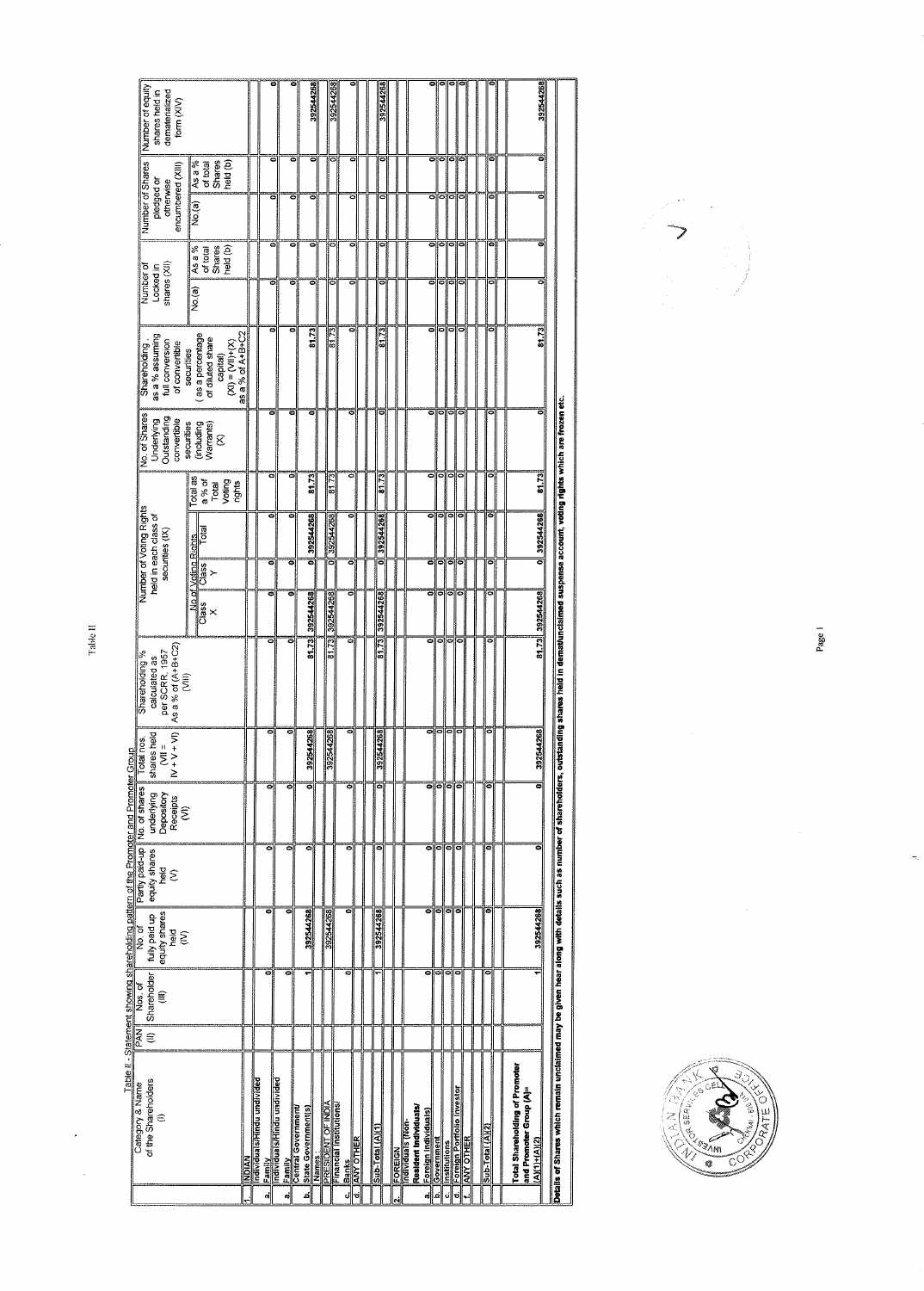| able III - Statement showing shareholding pattern of the Pub                                    |                   |                          | ē                                                                                                   | shareholder                     |                                  |                               |                           |                          |                      |                                                       |                                     |                              |                                                                   |                        |                                |                                              |                                                         |                                                      |
|-------------------------------------------------------------------------------------------------|-------------------|--------------------------|-----------------------------------------------------------------------------------------------------|---------------------------------|----------------------------------|-------------------------------|---------------------------|--------------------------|----------------------|-------------------------------------------------------|-------------------------------------|------------------------------|-------------------------------------------------------------------|------------------------|--------------------------------|----------------------------------------------|---------------------------------------------------------|------------------------------------------------------|
| of the Shareholders<br>Category & Name                                                          | PAN<br>€          | Sharehol<br>Nos. of      | No.of                                                                                               | paid-up<br>Partly               | shares<br>or<br>So               | Total nos.<br>shares held     | Shareholdin<br>9 %        |                          |                      | Table under of Voting Rights<br>heid in each class of |                                     | Shares<br>No. of             | Shareholding<br>Total                                             | Number of<br>Locked in |                                | Number of Shares                             |                                                         | Number of equity<br>shares held in<br>dematerialized |
| €                                                                                               |                   | ď                        | fully paid up<br>equity shares<br>held                                                              | shares<br>equity                | Depository<br>underlying         | $N + V + VI$<br>$\frac{1}{2}$ | calculated<br>ä           |                          | securities IX)       |                                                       |                                     | Underlying<br>Outstanding    | assuming<br>as a %                                                | shares (XII)           |                                | encumbered (XIII)<br>pledged or<br>otherwise |                                                         | form (XIV)                                           |
|                                                                                                 |                   |                          | $\widehat{\epsilon}$                                                                                | $\frac{1}{2}$                   | Receipts<br>$\widehat{\epsilon}$ |                               | per SCRR<br>1957          |                          | No of Voting Rights  |                                                       | Total as                            | convertible<br>securities    | full conversion<br>of convertible                                 | No.(a)                 | As a %                         | No.(a)                                       | As a %                                                  |                                                      |
|                                                                                                 |                   |                          |                                                                                                     |                                 |                                  |                               | Asa% of<br>(A+B+C2)<br>ξ  | $\frac{2}{\text{class}}$ | Class<br>Y           | Total                                                 | Voting<br>a % of<br>Total<br>rights | (including<br>Warrants)<br>8 | of diluted share<br>percentage<br>securities<br>capital)<br>(as a |                        | of total<br>Shares<br>held (b) | esia<br>Taga<br>Taga                         | (Not appli)<br>cable) (b)<br>Shares<br>of total<br>held |                                                      |
| <b>INSTITUTIONS</b>                                                                             |                   |                          |                                                                                                     |                                 |                                  |                               |                           |                          |                      |                                                       |                                     |                              |                                                                   |                        |                                |                                              |                                                         |                                                      |
| Mutual Funds/<br>Names                                                                          |                   | $\overline{15}$          | ∣হু<br>394735                                                                                       | $\circ$                         | ब                                | 39473519                      | 8.22                      | 39473519                 | $\bullet$            | 39473519                                              | $\frac{22}{2}$                      | $\overline{\bullet}$         | 8.22                                                              | ō                      | $\circ$                        | $\frac{4}{2}$                                |                                                         | 39473519                                             |
| L&T MUTUAL FUND TRUSTEE LIMITED-L&T<br>EMERGING BUSINESSES FUND                                 | AAATC4460E        |                          | 12382982                                                                                            | $\overline{\circ}$              |                                  | 12382982                      | 38<br>$\mathbf{a}$        |                          |                      |                                                       |                                     |                              |                                                                   |                        |                                |                                              |                                                         |                                                      |
| HDFC TRUSTEE COMPANY LTD - A/C<br>HDFC MID - CAPOPPORTUNITIES FUND                              |                   |                          |                                                                                                     |                                 |                                  |                               |                           | 12382982                 | $\circ$              | 12382982                                              | 38<br>N                             |                              | 3<br><b>N</b>                                                     | $\circ$                | $\circ$                        | $\circ$                                      |                                                         | 12382982                                             |
| <b>Venture Capital Funds</b>                                                                    | <b>AAATH1809A</b> |                          |                                                                                                     |                                 |                                  | 19824700                      | 4.13                      | 19824700                 | $\circ$   $\circ$    | 19824700                                              | 4.13                                |                              | 4.13                                                              | ం∣ం                    | $\circ$                        | o                                            |                                                         | 19824700                                             |
| Alternate Investment Funds                                                                      |                   | $\bullet$                |                                                                                                     | $\circ$ $\circ$ $\circ$ $\circ$ | $\bullet$<br>$\overline{0}$      | $\overline{\bullet}$<br>Ò     | ۰<br>$\bullet$            | $\bullet$<br>۰           | $\bullet$            | ۰                                                     | $\circ$   $\circ$                   | ۰<br>۰                       | c<br>e                                                            | lo                     | $\circ$   $\circ$              | $\frac{4}{2}$                                |                                                         |                                                      |
| Foreign Venture Capital Investors<br>Foreign Portfolio Investor (Corporate)                     |                   | ە∣ە                      |                                                                                                     |                                 | o                                | ۰                             | ۰                         | 0                        | ۰                    | 0  0                                                  | lo                                  | ៑                            | 0                                                                 | lФ                     | l0                             |                                              |                                                         |                                                      |
|                                                                                                 |                   | 90                       | 2173579                                                                                             |                                 | $\overline{\bullet}$             | 21735799                      | 4.53                      | 21735799                 | $\bullet$            | 21735799                                              | 4.53                                | $\bullet$                    | 4.53                                                              | lo                     | lo                             | l≨∣≨                                         |                                                         | 21735799                                             |
| Names :<br>HSBC GLOBAL INVESTMENT FUNDS<br>INDIAN EQUITY                                        | AADCH5964J        |                          | 513912                                                                                              |                                 |                                  |                               |                           |                          |                      |                                                       |                                     |                              |                                                                   |                        |                                |                                              |                                                         |                                                      |
| <b>Financial Institutions/Banks</b>                                                             |                   | ۱Q)                      | $\frac{139720}{57494}$                                                                              | $\circ$ $\circ$ $\circ$         | ರ                                | 5139120<br>57494              | န့်<br>107                | 5139120<br>57494         | $\circ$ $\circ$      | 5139120<br>57494                                      | 107                                 |                              | 107                                                               | 이<br>$\circ$           | $\circ$ $\circ$ $\circ$        | $\circ$                                      |                                                         | 5139120                                              |
| Insurance Companies                                                                             |                   | $\sim$                   | 93517                                                                                               |                                 | lo                               | 9351751                       | $\frac{1.95}{2}$          | 9351751                  |                      | 9351751                                               | $\frac{5}{13}$                      | 010                          | 흲ᇙ                                                                | o                      |                                | $\frac{1}{2}$                                |                                                         | 57494<br>9351751                                     |
| Names                                                                                           |                   |                          |                                                                                                     |                                 |                                  |                               |                           |                          |                      |                                                       |                                     |                              |                                                                   |                        |                                |                                              |                                                         |                                                      |
| LIFE INSURANCE CORPORATION OF INDIA                                                             | AAACL0582H        |                          | $\begin{array}{c c}\n\hline\n\text{geons} \\ \hline\n\text{one} \\ \hline\n\text{one}\n\end{array}$ | ం∣ం                             |                                  | 9080184                       | 1.89                      | 9080184                  | ञ०                   | 9080184                                               | 1.89                                |                              | 8                                                                 | O                      | ۰                              | ٥                                            |                                                         | 9080184                                              |
| Provident Funds/Pension Funds<br><b>ANY OTHER</b>                                               |                   | Ò                        |                                                                                                     |                                 | ۰                                | ۰                             | ۰                         | ۰                        |                      | ۰                                                     | ۰                                   | ۰                            | ۰                                                                 | ۰                      | ۰                              | Z                                            |                                                         |                                                      |
| <b>FOREIGN INSTITUTIONAL INVESTORS</b>                                                          |                   | $\frac{15}{2}$           | 316246                                                                                              |                                 | ۰                                | 3162466                       | 0.66                      | 3162466                  | $\overline{\bullet}$ | 3162466                                               | 0.66                                | ۰                            | 0.66                                                              | 0                      | ۰                              | <b>VN</b>                                    |                                                         | 3162466                                              |
| Market Maker                                                                                    |                   | ¢                        |                                                                                                     | $\circ$   $\circ$               | $\bullet$                        |                               | ۰                         | 0                        | $\bullet$            | 0                                                     | ៑                                   | ó                            | ۰                                                                 | $\overline{\bullet}$   | $\bullet$                      | E                                            |                                                         |                                                      |
| Sub-Total (B)(1)                                                                                |                   | $\frac{128}{ }$          | ဖွဲ့ြစ္လု<br>7378102                                                                                |                                 | ۰                                | 73781029                      | 15.36                     | 73781029                 | $\bullet$            | 73781029                                              | 15.36                               | ۰                            | 15.36                                                             | $\bullet$              | $\bullet$                      |                                              |                                                         | $rac{1}{2}$                                          |
| Government(s)/President of India<br><b>Central Government/State</b>                             |                   | $\bullet$                |                                                                                                     |                                 | ۰                                | ۰                             |                           |                          |                      |                                                       |                                     | ۰                            | ۰                                                                 | $\bullet$              |                                | ≨                                            |                                                         |                                                      |
| Sub-Total (B)(2)                                                                                |                   | $\bullet$                | ၀ ၀                                                                                                 | 00                              | e                                | lo                            | ৹৷                        | 이어                       | ం∣ం                  | ం∣ం                                                   | 이어                                  | lo                           | lo                                                                | lo                     | 00                             |                                              |                                                         |                                                      |
| NON-INSTITUTIONS<br>INDIVIDUALS -                                                               |                   |                          |                                                                                                     |                                 |                                  |                               |                           |                          |                      |                                                       |                                     |                              |                                                                   |                        |                                |                                              |                                                         |                                                      |
| L Individual shareholders holding nominal<br>share capital up to Rs. 2 lakhs.                   |                   |                          |                                                                                                     |                                 |                                  |                               |                           |                          |                      |                                                       |                                     |                              |                                                                   |                        |                                |                                              |                                                         |                                                      |
| II. Individual shareholders holding nominal share                                               |                   | 64293                    | 9774803                                                                                             | ۰                               | ۰                                | 9774803                       | 2.04                      | 9774803                  | ۰                    | 9774803                                               | 2.04                                | $\bullet$                    | 2.04                                                              | ۰                      | ۰                              | ≨                                            |                                                         | 9773623                                              |
| capital in excess of Rs.2 lakhs.<br>NBFCs registered with RBI                                   |                   |                          | 61924                                                                                               |                                 | ۰                                | 619245                        | 0.13                      | 619245                   | ۰ı                   | 619245                                                | 0.13                                | ۰                            | $\frac{1}{2}$                                                     | $\bullet$              | ۰                              |                                              |                                                         | 619245                                               |
| <b>Employee Trusts</b>                                                                          |                   | ၈ $\overline{\circ}$     | ပ္အျချခ                                                                                             | $\circ$ $\circ$ $\circ$         | 0 0                              | ۰<br>۰                        | ۰<br>$\overline{\bullet}$ | ၀ ၀                      | $\bullet$<br>۰       | 010                                                   | ۰<br>۰                              | ۰<br>۰                       | ۰<br>۰                                                            | $\bullet$<br>$\bullet$ | ۰<br>۰                         | $\frac{1}{2}$ $\frac{1}{2}$                  |                                                         |                                                      |
| Overseas Depositories (holding DRs)                                                             |                   |                          |                                                                                                     |                                 |                                  |                               |                           |                          |                      |                                                       |                                     |                              |                                                                   |                        |                                |                                              |                                                         |                                                      |
| (balancing figure)<br>ANY OTHER                                                                 |                   | $\circ$                  | $\bullet$                                                                                           | $\bullet$                       | ۰                                | $\bullet$                     | ۰                         | ۰                        | ۰                    | ۰                                                     | $\bullet$                           | $\circ$                      | ۰                                                                 | ۰                      | ۰                              | ş                                            |                                                         |                                                      |
| <b>BODIES CORPORATE</b>                                                                         |                   |                          |                                                                                                     |                                 |                                  | 1930819                       |                           | 1930819                  |                      | 1930819                                               |                                     |                              |                                                                   |                        |                                |                                              |                                                         | 1930819                                              |
|                                                                                                 |                   | $\frac{69}{149}$         |                                                                                                     | 이이                              | ە∣ە                              | 157264                        | $rac{1}{2}$               | 157264                   | 010                  | 157264                                                | $\frac{0.4}{0.03}$                  | ۰<br>۰                       | $\mathbf{5}$<br>83                                                | ۰<br>۰                 | ۰                              | $\frac{1}{2}$                                |                                                         | 157264                                               |
| Clearing Members<br>DIRECTORS AND THEIR RELATIVES                                               |                   | $\overline{\phantom{0}}$ |                                                                                                     |                                 |                                  | <b>307</b>                    | 0                         | 307                      | $\bullet$            | 307                                                   | 0                                   | ۰                            |                                                                   | $\bullet$              | lo                             |                                              |                                                         | 307                                                  |
| Employees<br>HINDU UNDIVIDED FAMILIES                                                           |                   | 2258                     |                                                                                                     |                                 |                                  | 622192                        | $\overline{6}$            | 622192                   | 0                    | 622192                                                | 0.13                                | e                            | $\frac{13}{2}$                                                    | Ιo                     | $\circ$                        |                                              |                                                         | 622192                                               |
|                                                                                                 |                   | 1014                     |                                                                                                     |                                 |                                  | 319895                        | 0.07                      | 319895                   | ۰                    | 319895                                                | 500                                 | ۰                            | 59                                                                | $\bullet$              | ۰                              |                                              |                                                         | 319893                                               |
| NRI - Non- Repat                                                                                |                   | $rac{9}{500}$            |                                                                                                     | 00000                           |                                  | 128797<br>332619              | $\frac{0.03}{0.07}$       | 128797<br>332619         | 0 0                  | 128797<br>332619                                      | $rac{3}{100}$                       | olo                          | 362                                                               | $\bullet$              | $\bullet$                      | 2222                                         |                                                         | 128797<br>332619                                     |
| NRI - Repat<br>TRUSTS                                                                           |                   |                          |                                                                                                     |                                 | 000000                           |                               |                           |                          |                      |                                                       |                                     |                              |                                                                   | $\bullet$              | ۰                              |                                              |                                                         |                                                      |
|                                                                                                 |                   | F                        |                                                                                                     | $\bullet$                       | lo                               | 80413                         | 0.02                      | 80413                    | iо<br>ю              | 80413<br>۰                                            | ۰<br>0.02                           | ۰<br>0                       | 0.02                                                              | lo<br>۰                | lo<br>$\circ$                  | l≨≦                                          |                                                         | 80413                                                |
| <u>Foreign Portfolio Investor (Individual)</u><br>Sub-Total (B)(3)<br>Total Public Shareholding |                   | 69293                    |                                                                                                     | $  \circ   \circ$               | ۰                                | 13966354                      | 2.91                      | 13966354                 | $\bullet$            | 13966354                                              | 2.91                                | ۰                            | 2.91                                                              | ۰                      | $\circ$                        |                                              |                                                         | 13965172                                             |
| $(B)=(B)(1)+(B)(2)+(B)(3)$                                                                      |                   | 69421                    | 87747383                                                                                            | ۰                               | ۰                                | 87747383                      | 18.27                     | 87747383                 | ۰                    | 87747383                                              | 18.27                               | ۰                            | 18.27                                                             | $\overline{\bullet}$   | ۰                              |                                              |                                                         | 87746201                                             |
|                                                                                                 |                   |                          |                                                                                                     |                                 |                                  |                               |                           |                          |                      |                                                       |                                     |                              |                                                                   |                        |                                |                                              |                                                         |                                                      |

Page 1